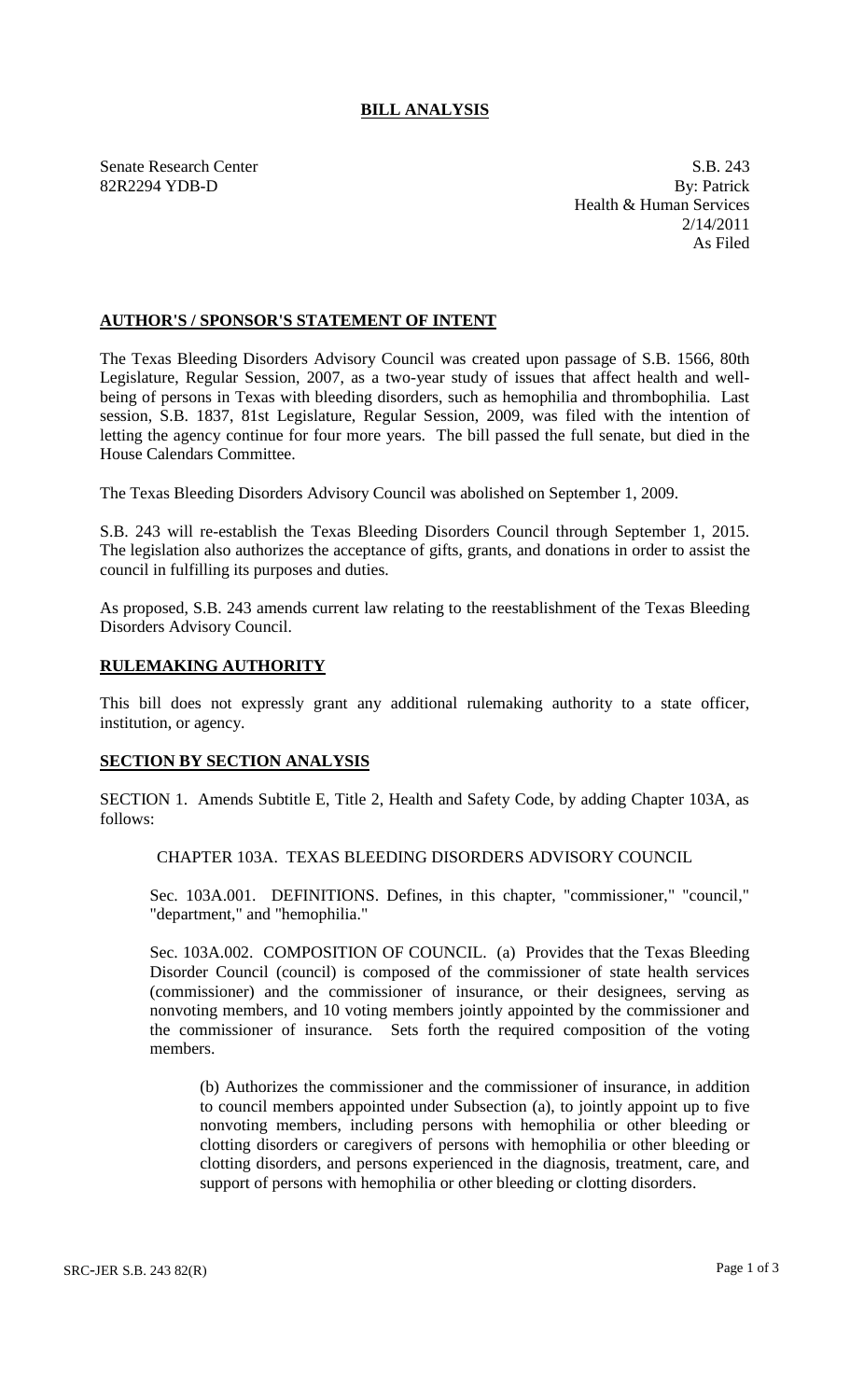Sec. 103A.003. VACANCY. Requires the commissioner and the commissioner of insurance, if a vacancy occurs on the council, to jointly appoint a person to serve for the remainder of the unexpired term.

Sec. 103A.004. PRESIDING OFFICER. Requires council members to elect from among the voting council members a presiding officer. Provides that the presiding officer retains all voting rights.

Sec. 103A.005. COMPENSATION AND REIMBURSEMENT. Prohibits a council member from receiving compensation for service on the council, but authorizes reimbursement for actual and necessary expenses incurred while performing council business.

Sec. 103A.006. MEETINGS. Requires the council to meet at least quarterly and at the call of the commissioner or presiding officer.

Sec. 103A.007. DUTIES OF COUNCIL. Requires the council to conduct studies and advise the Department of State Health Services (DSHS), the Health and Human Services Commission, and the Texas Department of Insurance on issues that affect the health and wellness of persons living with bleeding disorders, including:

(1) legislative or administrative changes to policies and programs that affect the health and wellness of persons with hemophilia or other bleeding or clotting disorders, including policies and programs regarding access to appropriate health insurance or similar health coverage;

(2) legislative or administrative changes to policies and programs that affect product-specific reimbursement to providers, including policies and programs regarding new payment methods for anti-hemophilia factor that include various reimbursement methodologies for products dispensed under the Medicaid program, or other appropriate treatment;

(3) best practices in standards of care and treatment for persons with hemophilia or other bleeding or clotting disorders;

(4) the establishment of community-based initiatives to disseminate information on services and related activities available for persons living with hemophilia or other bleeding or clotting disorders to the medical and health care community, the academic community, primary caregivers, advocacy associations, and the public; and

(5) the coordination of public and private support networking systems for persons living with hemophilia or other bleeding or clotting disorders and primary caregivers.

Sec. 103A.008. ANNUAL REPORTS BY COUNCIL AND COMMISSIONER. (a) Requires the council, not later than December 1 of each even-numbered year, to submit a report of its findings and recommendations to the governor, the lieutenant governor, and the speaker of the house of representatives. Requires that the council's report be made public and be subject to public review and comment before adoption by the council.

(b) Requires the commissioner, not later than six months after the date the council's annual report is issued, to report on efforts to implement the recommendations in the report. Requires that the commissioner's annual report be made available to the public, and include any related state or national activities in which the council participates.

Sec. 103A.009. GIFTS, GRANTS, AND DONATIONS. Authorizes the commissioner to accept for the council gifts, grants, and donations to fulfill the council's purposes and duties under this chapter.